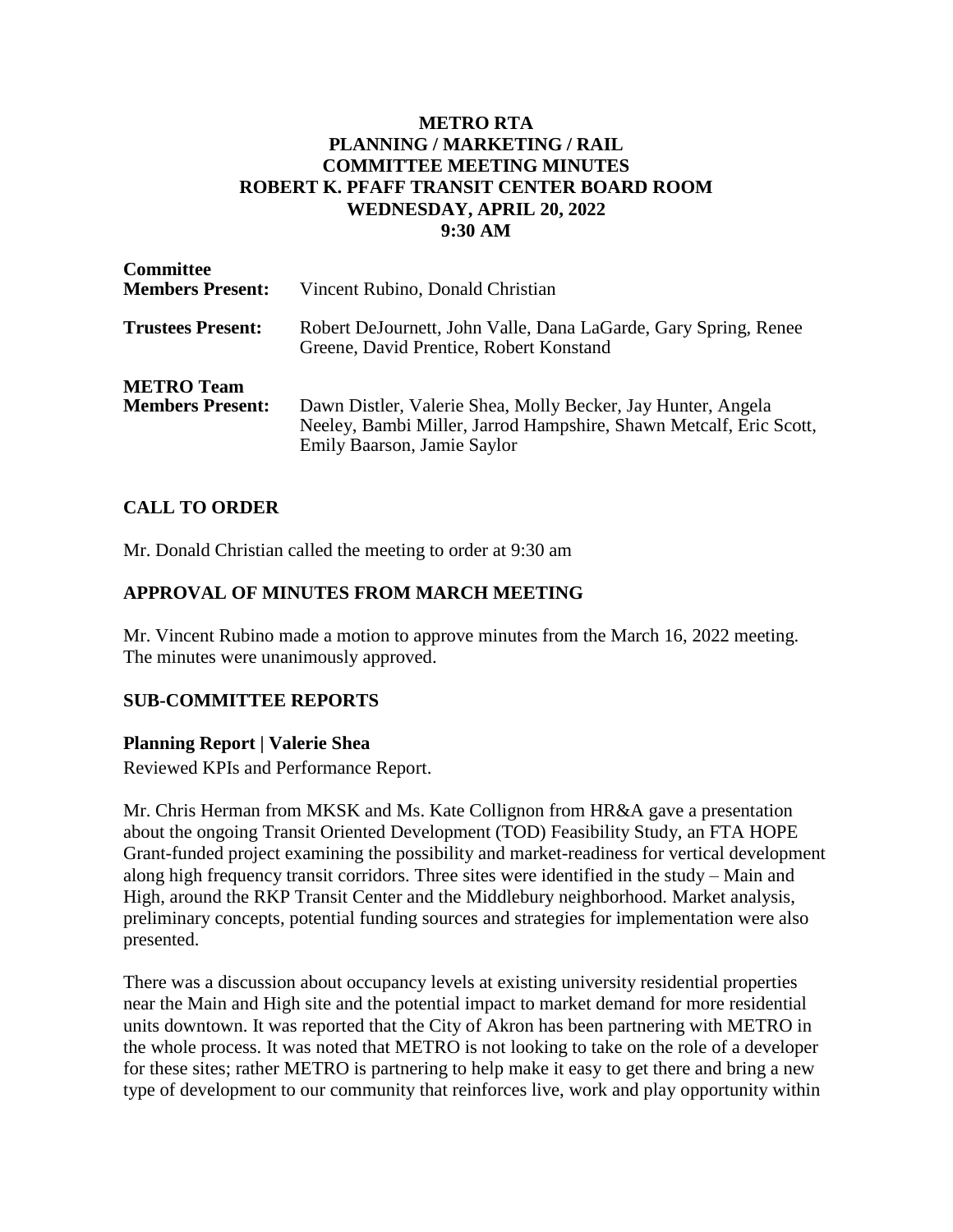easy access to transit. METRO is working with the Planning Department and Office of Integrated Development at the City and has had conversations with developers and other community stakeholders throughout the study.

# **Marketing Report | Molly Becker**

Reviewed KPIs. The electric bus launch saw a lot of speakers, as well as local radio, the press, Passenger Transport, and Mass Transit. There is a Minority Health Fair scheduled on April 27, with 28 vendors. Vaccinations, HIV screenings and health screening will be given from 10:00 – 3:00. It was reported that weekly employee e-blasts seem to be popular, with the goal of going paper free and getting announcements out quicker. Upcoming community events were discussed, as well as mask mandates, and METRO's APTA award. A discussion ensued on events, how they are funded and how METRO decides which events to sponsor.

## **Rail Report | Valerie Shea**

No report.

# **RESOLUTIONS FOR CONSIDERATION:**

**Resolution 2022-07:** A resolution authorizing the award of a Bus Rapid Transit (BRT) Feasibility Study services contract.

It was explained that this resolution will look at the corridors in the Reimagine METRO network where higher frequency bus routes are planned, and assess the feasibility of a stronger infrastructure investment in these corridors including robust bus stations, fare payments stations, bus only lanes and other Bus Rapid Transit elements. There was a recommendation of award for the BRT Feasibility Study to Kimley Horn for an amount not to exceed \$537,025. There was a discussion about the bidding process, whether Kimley Horn was the lowest bidder and what differentiated them from the lowest bidder. Mr. DeJournett recommended the resolution go before the full Board.

### **OTHER BUSINESS**

None

# **CALL FOR ADJOURNMENT**

Adjourned at 10:12: am